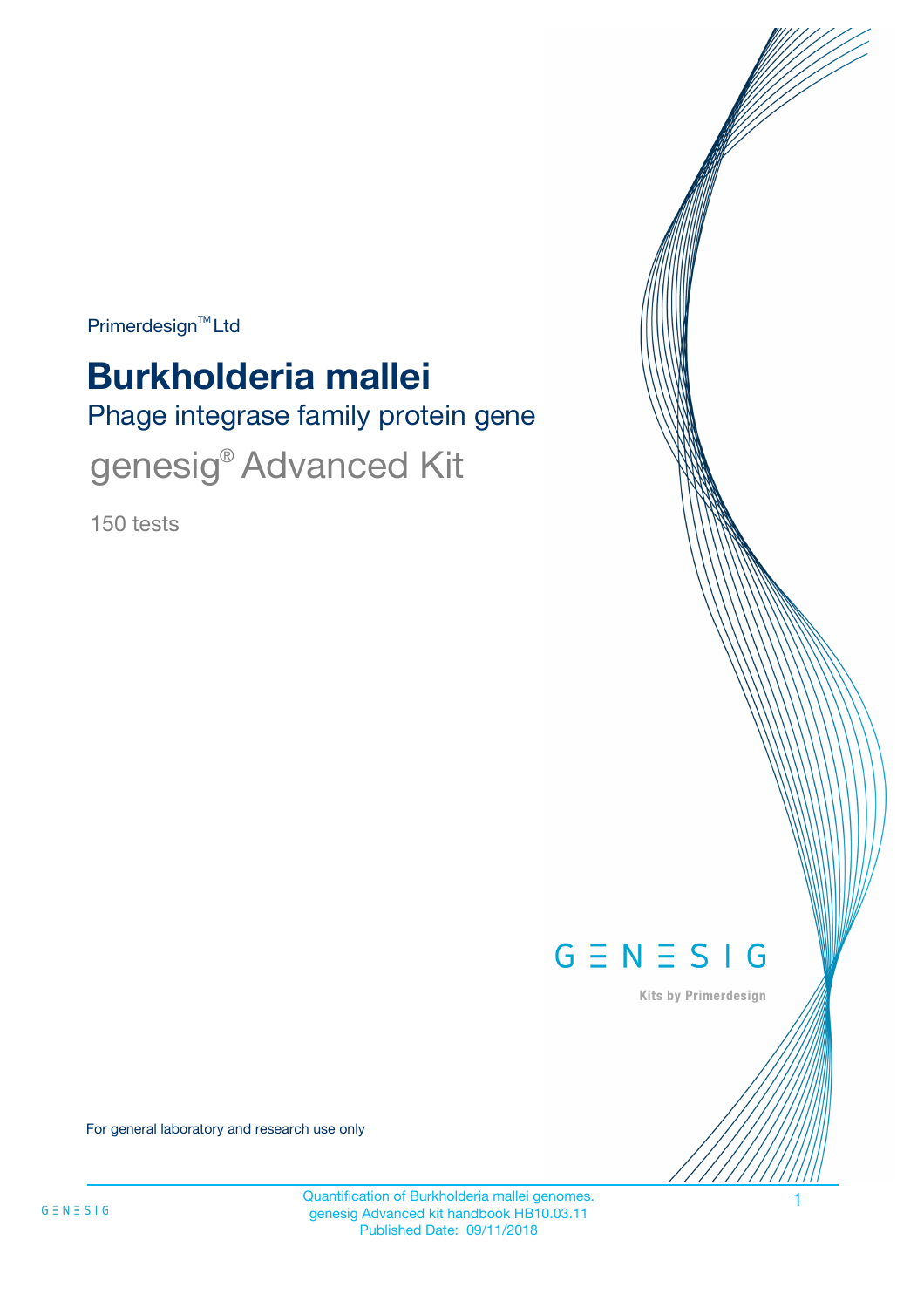## Introduction to Burkholderia mallei

Burkholderia mallei is a rod-shaped, Gram negative coccobacillus of the Burkholderiaceae family. It is the causative agent for glanders, also known as equinia. Although most known members of the Burkholderiaceae family are commonly found in the soil, B. mallei is an obligate mammalian pathogen. Horses are its primary host but mules, goats, dogs and cats are also susceptible to infection. The disease is endemic in Africa, Asia, the Middle East and South America. The genome consists of two circular chromosomes comprising of approximately 5.8 mb. Chromosome 1 contains 3.5 mb and chromosome 2 contains 2.3 mb. A total of 5,535 predicted protein-encoding ORFs have been identified in the genome. Its sequence is riddled with insertion sequences that have had created a unique effect on its chromosomal structure.

The primary route of equine infection is most likely the consumption of feed or water contaminated with nasal discharges of infected animals, although a cutaneous form also exists, known as farcy. B. mallei infects and gains access to the cell of its host through lysis of the entry vacuole and has bacterial protein dependent actin-based motility once inside the cell. It is also able to initiate host cell fusion that results in multi-nucleated giant cells (MNGCs). The consequence of MNGCs is not well understood, but it may allow the bacterial spread, persistence or host evasion. B. mallei is able to survive inside host cells through its capabilities in disrupting the bacteria killing functions of the cell. It leaves the vacuoles early, which allows for efficient replication of the bacteria inside the cell. Leaving the cell early also keeps the bacteria from being destroyed by lysosomal defensins and other pathogen killing agents.

Chronically infected animals present a variety of signs and symptoms dependent on the route of infection including mucopurulent nasal discharge, lung lesions and nodules involving the liver and spleen. Acute infection results in high fever and emaciation, with ulceration of the nasal septum, accompanied by mucopurulent to hemorrhagic discharge. Inhalation of aerosol or dust containing the bacteria can lead to septicemic, pulmonary, or chronic infections of the muscle, liver and spleen. The disease has a 95% fatality rate for untreated septicemic infections and a 50% fatality rate when standard antibiotic treatments are administered. The course of infection depends upon the nature of exposure. Direct contact with a cut or scratch can lead to a localized cutaneous infection and ulceration. Equines that have recovered from glanders develop no protective immunity and thus are susceptible to future infections.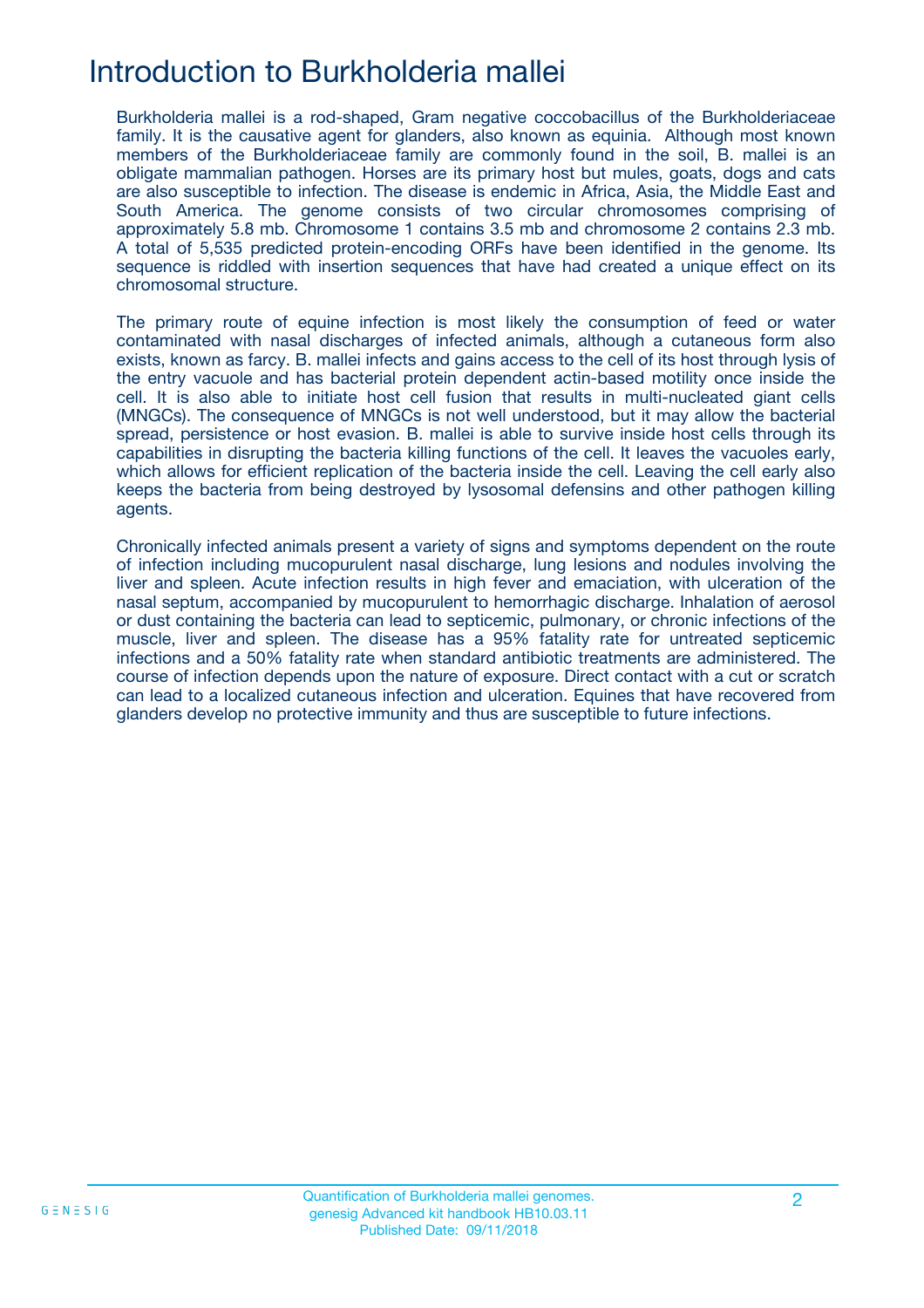# **Specificity**

The Primerdesign genesig Kit for Burkholderia mallei (B.mallei) genomes is designed for the in vitro quantification of B.mallei genomes. The kit is designed to have a broad detection profile. Specifically, the primers represent 100% homology with over 95% of the NCBI database reference sequences available at the time of design.

The dynamics of genetic variation means that new sequence information may become available after the initial design. Primerdesign periodically reviews the detection profiles of our kits and when required releases new versions.

If you require further information, or have a specific question about the detection profile of this kit then please send an e.mail to enquiry@primerdesign.co.uk and our bioinformatics team will answer your question.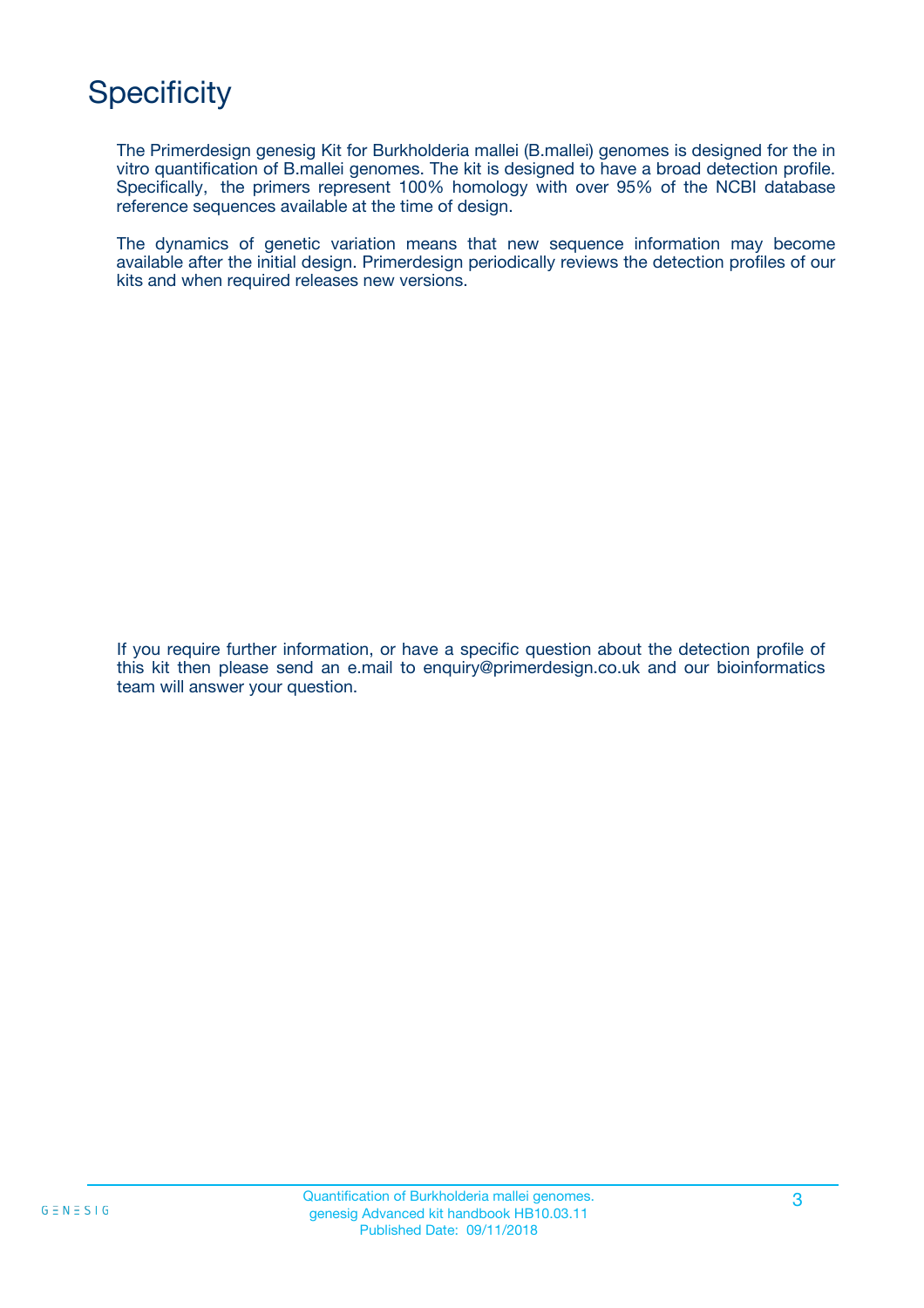## Kit contents

- **B.mallei specific primer/probe mix (150 reactions BROWN)** FAM labelled
- **B.mallei positive control template (for Standard curve RED)**
- **Internal extraction control primer/probe mix (150 reactions BROWN)** VIC labelled as standard
- **Internal extraction control DNA (150 reactions BLUE)**
- **Endogenous control primer/probe mix (150 reactions BROWN)** FAM labelled
- **RNase/DNase free water (WHITE)** for resuspension of primer/probe mixes
- **Template preparation buffer (YELLOW)** for resuspension of internal control template, positive control template and standard curve preparation

### Reagents and equipment to be supplied by the user

#### **Real-time PCR Instrument**

#### **Extraction kit**

This kit is recommended for use with genesig Easy DNA/RNA extraction kit. However, it is designed to work well with all processes that yield high quality RNA and DNA with minimal PCR inhibitors.

#### **oasig**TM **lyophilised or Precision**®**PLUS 2X qPCR Master Mix**

This kit is intended for use with oasig or PrecisionPLUS2X qPCR Master Mix.

**Pipettors and Tips**

**Vortex and centrifuge**

#### **Thin walled 1.5 ml PCR reaction tubes**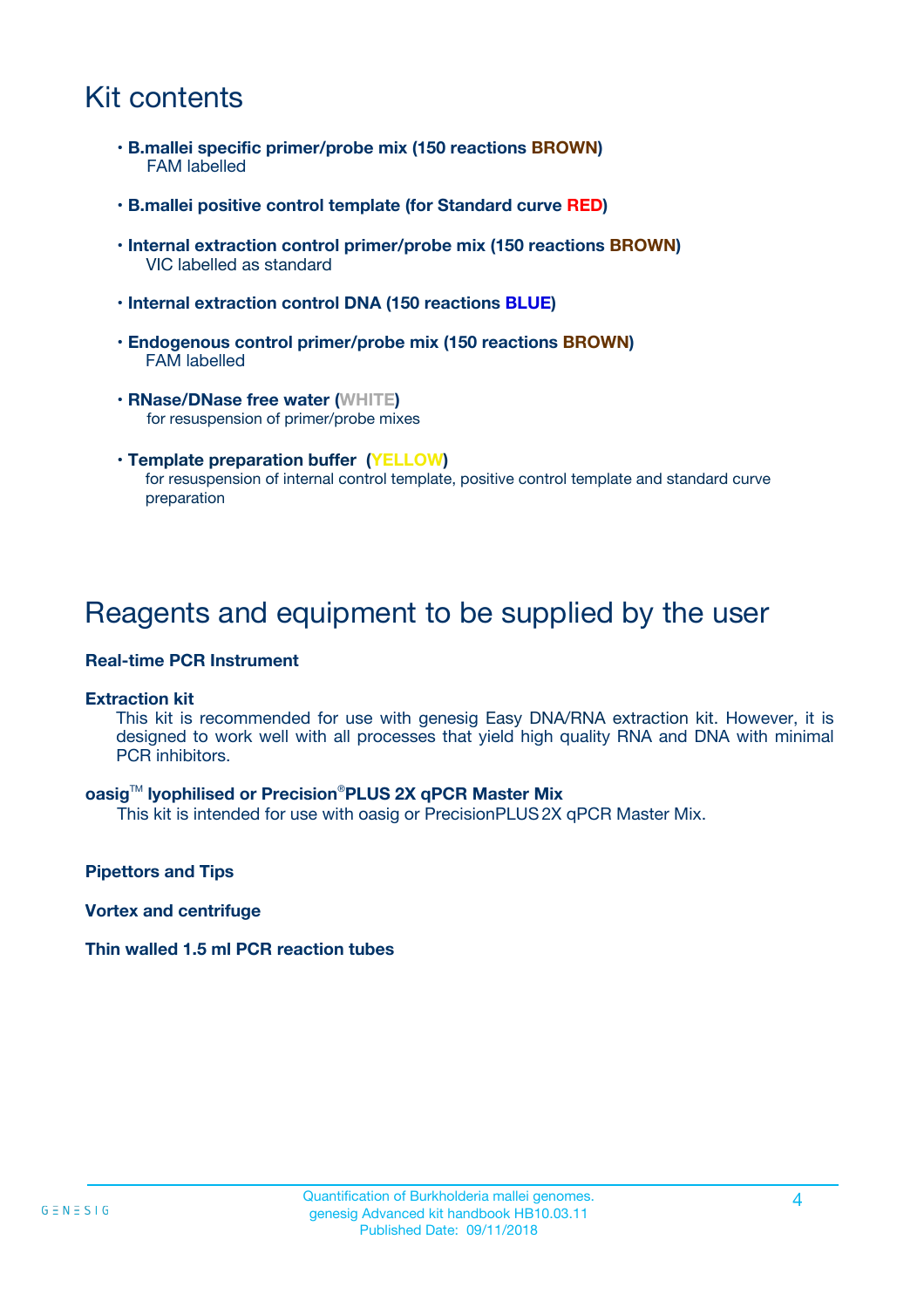### Kit storage and stability

This kit is stable at room temperature but should be stored at -20ºC on arrival. Once the lyophilised components have been resuspended they should not be exposed to temperatures above -20°C for longer than 30 minutes at a time and unnecessary repeated freeze/thawing should be avoided. The kit is stable for six months from the date of resuspension under these circumstances.

If a standard curve dilution series is prepared this can be stored frozen for an extended period. If you see any degradation in this serial dilution a fresh standard curve can be prepared from the positive control.

Primerdesign does not recommend using the kit after the expiry date stated on the pack.

### Suitable sample material

All kinds of sample material suited for PCR amplification can be used. Please ensure the samples are suitable in terms of purity, concentration, and DNA integrity (An internal PCR control is supplied to test for non specific PCR inhibitors). Always run at least one negative control with the samples. To prepare a negative-control, replace the template DNA sample with RNase/DNase free water.

### Dynamic range of test

Under optimal PCR conditions genesig B.mallei detection kits have very high priming efficiencies of >95% and can detect less than 100 copies of target template.

### Notices and disclaimers

This product is developed, designed and sold for research purposes only. It is not intended for human diagnostic or drug purposes or to be administered to humans unless clearly expressed for that purpose by the Food and Drug Administration in the USA or the appropriate regulatory authorities in the country of use. During the warranty period Primerdesign genesig detection kits allow precise and reproducible data recovery combined with excellent sensitivity. For data obtained by violation to the general GLP guidelines and the manufacturer's recommendations the right to claim under guarantee is expired. PCR is a proprietary technology covered by several US and foreign patents. These patents are owned by Roche Molecular Systems Inc. and have been sub-licensed by PE Corporation in certain fields. Depending on your specific application you may need a license from Roche or PE to practice PCR. Additional information on purchasing licenses to practice the PCR process may be obtained by contacting the Director of Licensing at Roche Molecular Systems, 1145 Atlantic Avenue, Alameda, CA 94501 or Applied Biosystems business group of the Applera Corporation, 850 Lincoln Centre Drive, Foster City, CA 94404. In addition, the 5' nuclease assay and other homogeneous amplification methods used in connection with the PCR process may be covered by U.S. Patents 5,210,015 and 5,487,972, owned by Roche Molecular Systems, Inc, and by U.S. Patent 5,538,848, owned by The Perkin-Elmer Corporation.

# Trademarks

Primerdesign™ is a trademark of Primerdesign Ltd.

genesig $^\circledR$  is a registered trademark of Primerdesign Ltd.

The PCR process is covered by US Patents 4,683,195, and 4,683,202 and foreign equivalents owned by Hoffmann-La Roche AG. BI, ABI PRISM® GeneAmp® and MicroAmp® are registered trademarks of the Applera Genomics (Applied Biosystems Corporation). BIOMEK® is a registered trademark of Beckman Instruments, Inc.; iCycler™ is a registered trademark of Bio-Rad Laboratories, Rotor-Gene is a trademark of Corbett Research. LightCycler™ is a registered trademark of the Idaho Technology Inc. GeneAmp®, TaqMan® and AmpliTaqGold® are registered trademarks of Roche Molecular Systems, Inc., The purchase of the Primerdesign™ reagents cannot be construed as an authorization or implicit license to practice PCR under any patents held by Hoffmann-LaRoche Inc.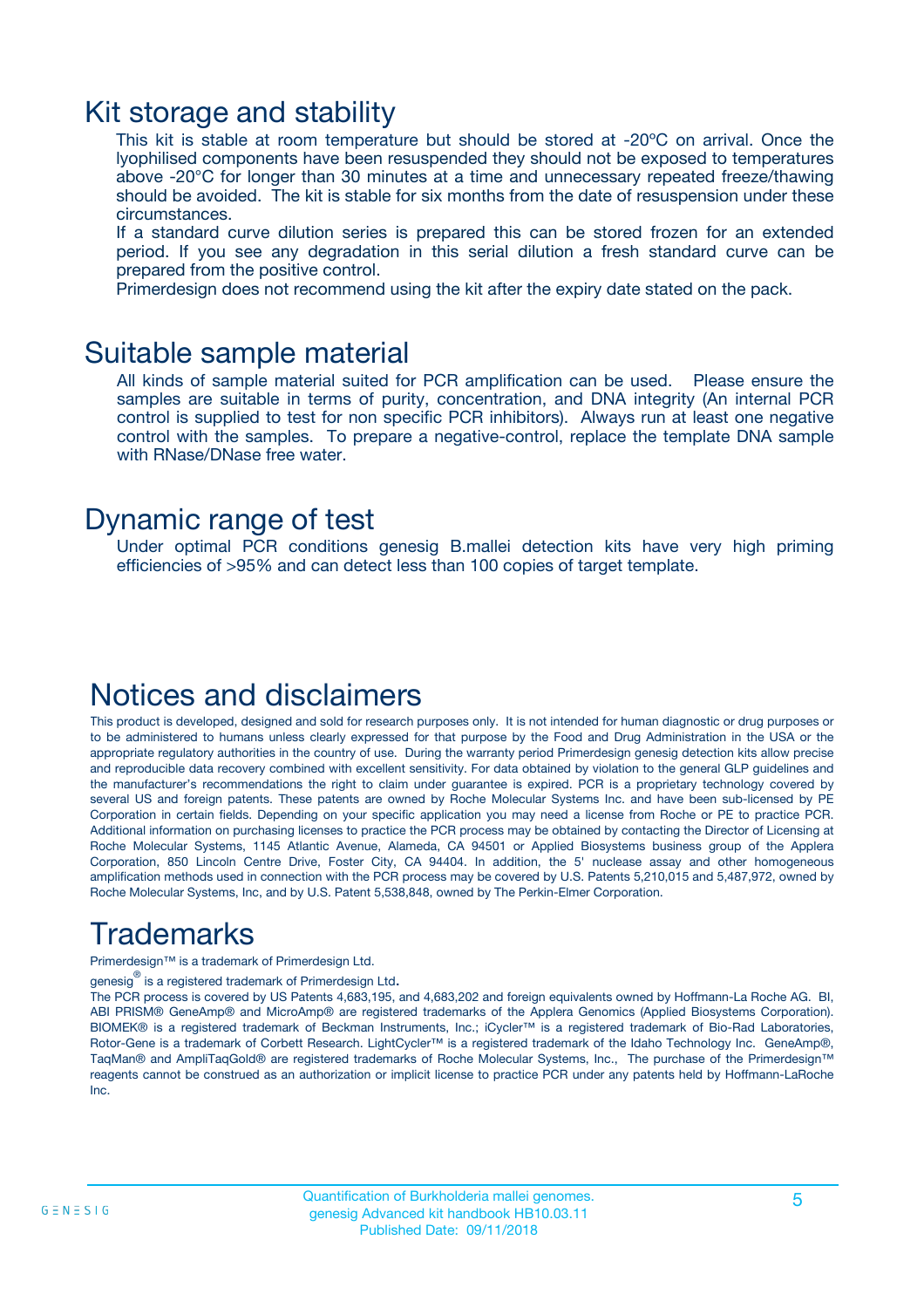## Principles of the test

#### **Real-time PCR**

A B.mallei specific primer and probe mix is provided and this can be detected through the FAM channel.

The primer and probe mix provided exploits the so-called TaqMan® principle. During PCR amplification, forward and reverse primers hybridize to the B.mallei DNA. A fluorogenic probe is included in the same reaction mixture which consists of a DNA probe labeled with a 5`-dye and a 3`-quencher. During PCR amplification, the probe is cleaved and the reporter dye and quencher are separated. The resulting increase in fluorescence can be detected on a range of qPCR platforms.

#### **Positive control**

For copy number determination and as a positive control for the PCR set up, the kit contains a positive control template. This can be used to generate a standard curve of B.mallei copy number / Cq value. Alternatively the positive control can be used at a single dilution where full quantitative analysis of the samples is not required. Each time the kit is used, at least one positive control reaction must be included in the run. A positive result indicates that the primers and probes for detecting the target B.mallei gene worked properly in that particular experimental scenario. If a negative result is obtained the test results are invalid and must be repeated. Care should be taken to ensure that the positive control does not contaminate any other kit component which would lead to false-positive results. This can be achieved by handling this component in a Post PCR environment. Care should also be taken to avoid cross-contamination of other samples when adding the positive control to the run. This can be avoided by sealing all other samples and negative controls before pipetting the positive control into the positive control well.

#### **Negative control**

To validate any positive findings a negative control reaction should be included every time the kit is used. For this reaction the RNase/DNase free water should be used instead of template. A negative result indicates that the reagents have not become contaminated while setting up the run.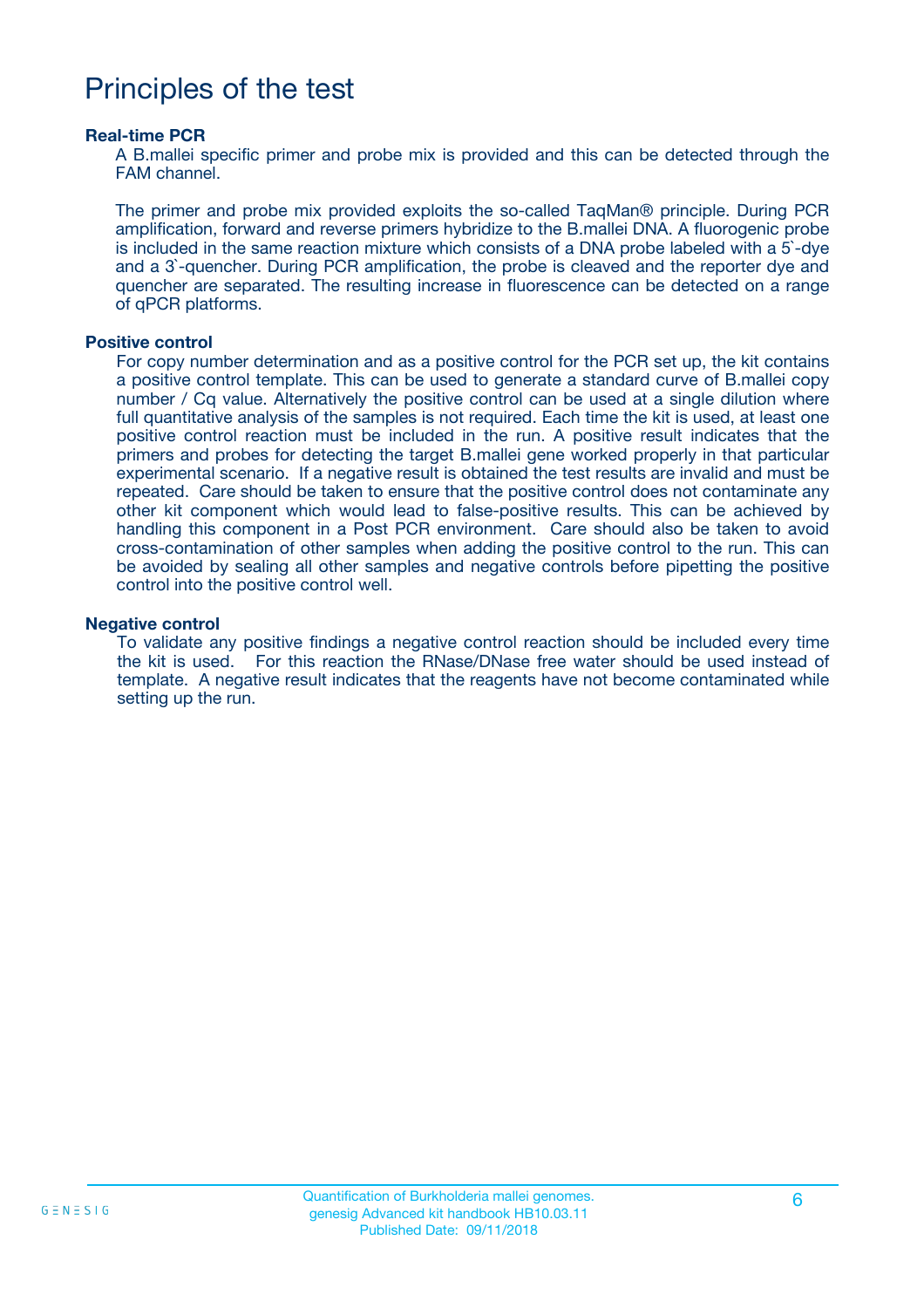#### **Internal DNA extraction control**

When performing DNA extraction, it is often advantageous to have an exogenous source of DNA template that is spiked into the lysis buffer. This control DNA is then co-purified with the sample DNA and can be detected as a positive control for the extraction process. Successful co-purification and qPCR for the control DNA also indicates that PCR inhibitors are not present at a high concentration.

A separate primer and probe mix are supplied with this kit to detect the exogenous DNA using qPCR. The primers are present at PCR limiting concentrations which allows multiplexing with the target sequence primers. Amplification of the control DNA does not interfere with detection of the B.mallei target DNA even when present at low copy number. The Internal control is detected through the VIC channel and gives a Cq value of 28+/-3.

#### **Endogenous control**

To confirm extraction of a valid biological template, a primer and probe mix is included to detect an endogenous gene. Detection of the endogenous control is through the FAM channel and it is NOT therefore possible to perform a multiplex with the B.mallei primers. A poor endogenous control signal may indicate that the sample did not contain sufficient biological material.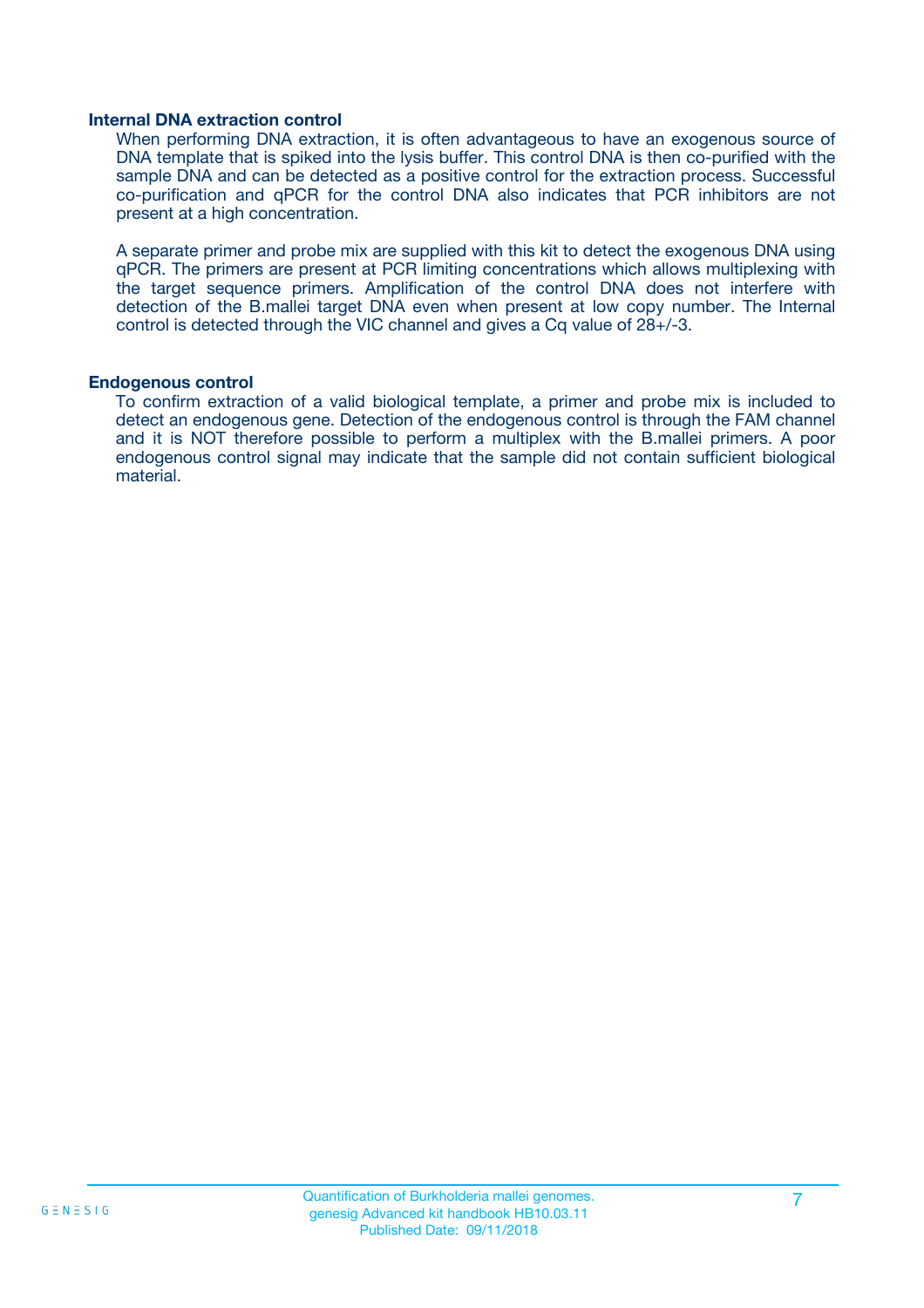### Resuspension protocol

To minimize the risk of contamination with foreign DNA, we recommend that all pipetting be performed in a PCR clean environment. Ideally this would be a designated PCR lab or PCR cabinet. Filter tips are recommended for all pipetting steps.

- **1. Pulse-spin each tube in a centrifuge before opening.** This will ensure lyophilised primer and probe mix is in the base of the tube and is not spilt upon opening the tube.
- **2. Resuspend the primer/probe mixes in the RNase/DNase free water supplied, according to the table below:**

To ensure complete resuspension, vortex each tube thoroughly.

| Component - resuspend in water                       |             |  |
|------------------------------------------------------|-------------|--|
| <b>Pre-PCR pack</b>                                  |             |  |
| B.mallei primer/probe mix (BROWN)                    | $165$ $\mu$ |  |
| Internal extraction control primer/probe mix (BROWN) | $165$ $\mu$ |  |
| Endogenous control primer/probe mix (BROWN)          | $165$ µl    |  |

**3. Resuspend the internal control template and positive control template in the template preparation buffer supplied, according to the table below:** To ensure complete resuspension, vortex each tube thoroughly.

| Component - resuspend in template preparation buffer |  |  |  |
|------------------------------------------------------|--|--|--|
| <b>Pre-PCR heat-sealed foil</b>                      |  |  |  |
| Internal extraction control DNA (BLUE)               |  |  |  |
| <b>Post-PCR heat-sealed foil</b>                     |  |  |  |
| B.mallei Positive Control Template (RED) *           |  |  |  |

\* This component contains high copy number template and is a VERY significant contamination risk. It must be opened and handled in a separate laboratory environment, away from the other components.

### DNA extraction

The internal extraction control DNA can be added either to the DNA lysis/extraction buffer or to the DNA sample once it has been resuspended in lysis buffer.

**DO NOT add the internal extraction control DNA directly to the unprocessed biological sample as this will lead to degradation and a loss in signal.**

- **1. Add 4µl of the Internal extraction control DNA (BLUE) to each sample in DNA lysis/extraction buffer per sample.**
- **2. Complete DNA extraction according to the manufacturers protocols.**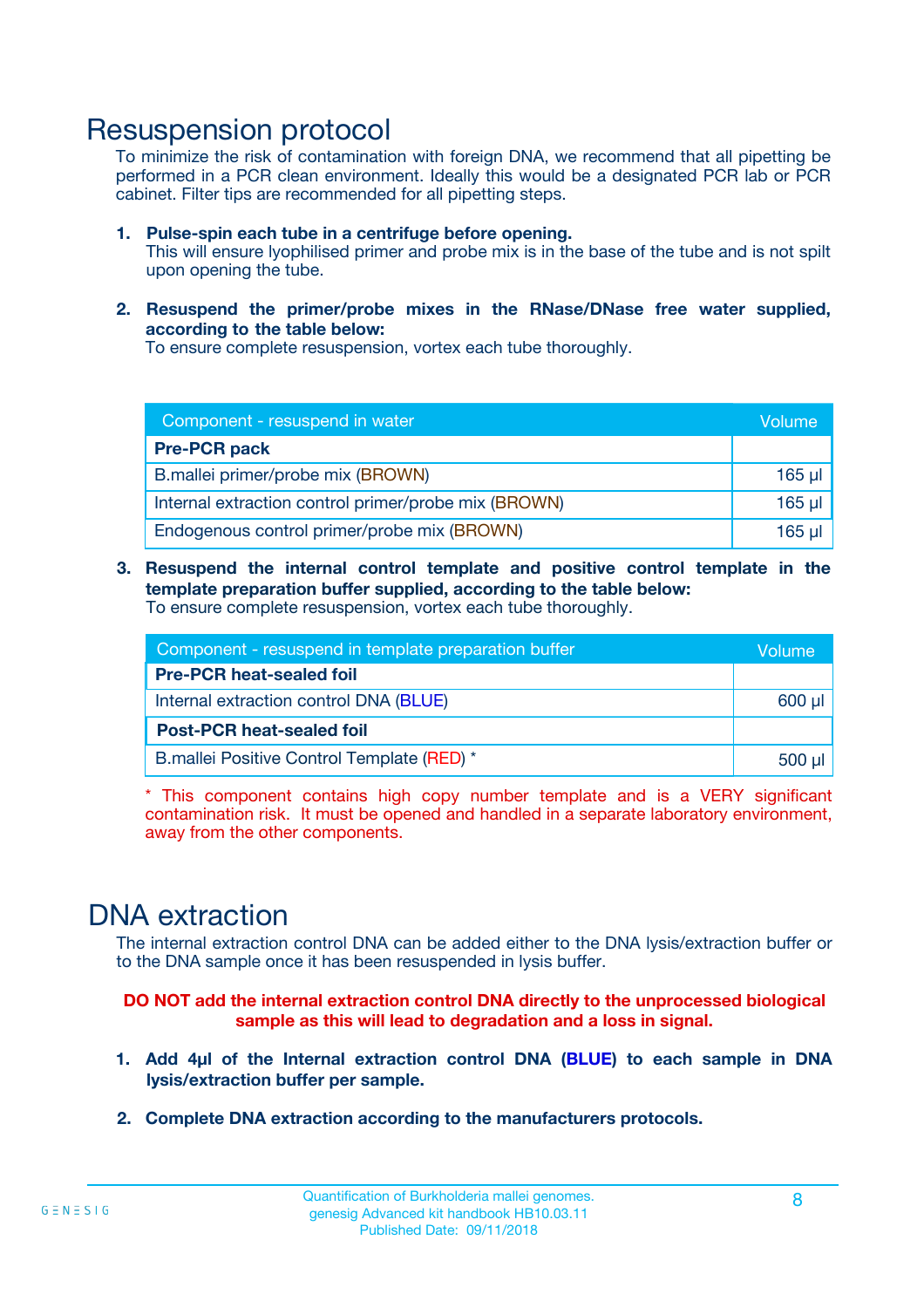# qPCR detection protocol

**1. For each DNA sample prepare a reaction mix according to the table below:** Include sufficient reactions for positive and negative controls.

| Component                                            | Volume   |
|------------------------------------------------------|----------|
| oasig or PrecisionPLUS 2X qPCR Master Mix            | $10 \mu$ |
| B.mallei primer/probe mix (BROWN)                    | 1 µI l   |
| Internal extraction control primer/probe mix (BROWN) | 1 µl     |
| <b>RNase/DNase free water (WHITE)</b>                | $3 \mu$  |
| <b>Final Volume</b>                                  | 15 µl    |

**2. For each DNA sample prepare an endogenous control reaction according to the table below (Optional):**

**This control reaction will provide useful information regarding the quality of the biological sample.**

| Component                                   | Volume   |
|---------------------------------------------|----------|
| oasig or PrecisionPLUS 2X qPCR Master Mix   | $10 \mu$ |
| Endogenous control primer/probe mix (BROWN) | 1 µI     |
| <b>RNase/DNase free water (WHITE)</b>       | $4 \mu$  |
| <b>Final Volume</b>                         | 15 µl    |

- **3. Pipette 15µl of each mix into individual wells according to your qPCR experimental plate set up.**
- **4. Prepare sample DNA templates for each of your samples.**
- **5. Pipette 5µl of DNA template into each well, according to your experimental plate set up.**

For negative control wells use 5µl of RNase/DNase free water. The final volume in each well is 20ul.

**6. If a standard curve is included for quantitative analysis, prepare a reaction mix according to the table below:**

| Component                                 | Volume          |
|-------------------------------------------|-----------------|
| oasig or PrecisionPLUS 2X qPCR Master Mix | 10 µl           |
| B.mallei primer/probe mix (BROWN)         |                 |
| <b>RNase/DNase free water (WHITE)</b>     | $4 \mu$         |
| <b>Final Volume</b>                       | 15 <sub>µ</sub> |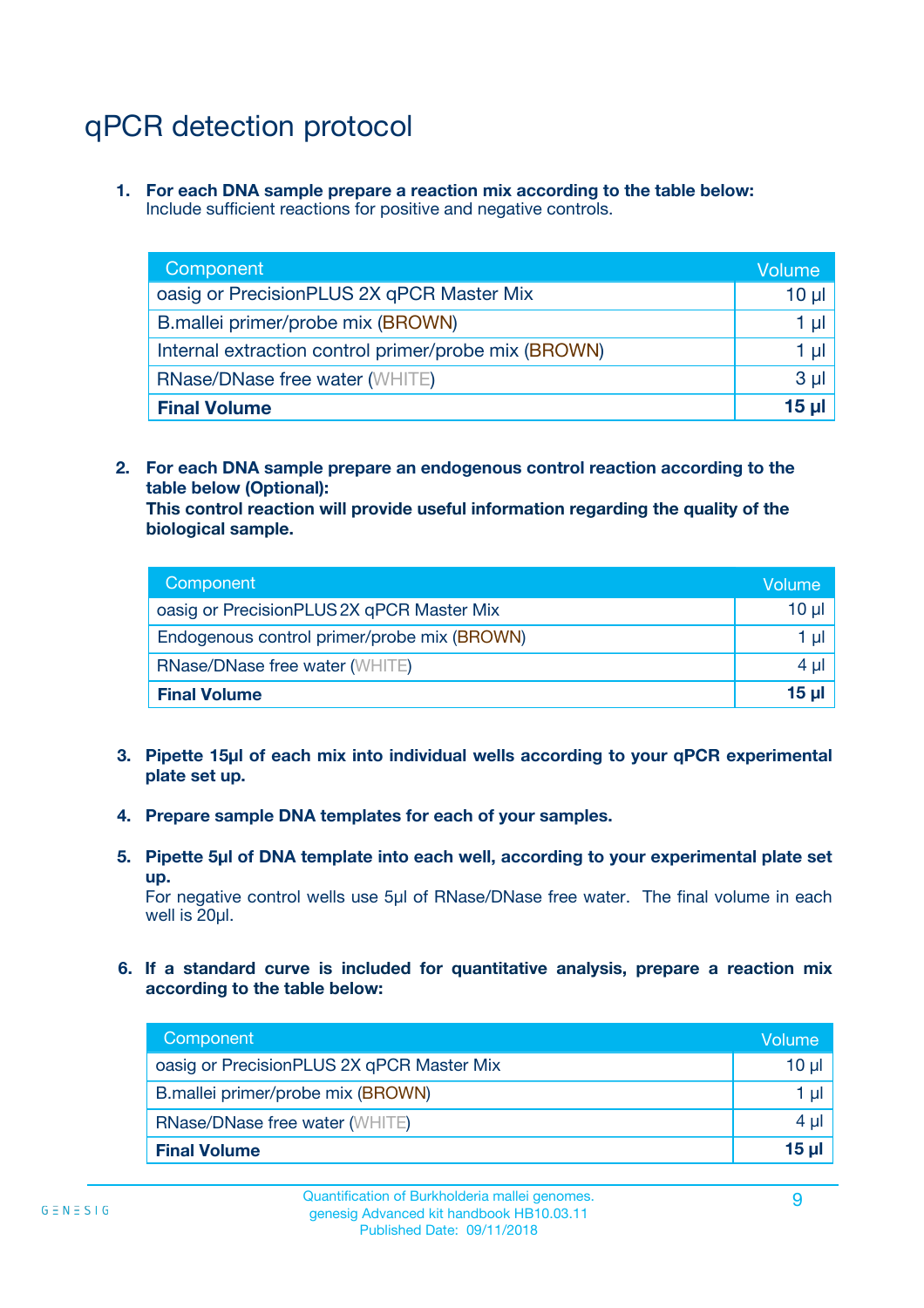#### **7. Preparation of standard curve dilution series.**

- 1) Pipette 90µl of template preparation buffer into 5 tubes and label 2-6
- 2) Pipette 10µl of Positive Control Template (RED) into tube 2
- 3) Vortex thoroughly
- 4) Change pipette tip and pipette 10µl from tube 2 into tube 3
- 5) Vortex thoroughly

Repeat steps 4 and 5 to complete the dilution series

| <b>Standard Curve</b>         | <b>Copy Number</b>     |
|-------------------------------|------------------------|
| Tube 1 Positive control (RED) | $2 \times 10^5$ per µl |
| Tube 2                        | $2 \times 10^4$ per µl |
| Tube 3                        | $2 \times 10^3$ per µl |
| Tube 4                        | $2 \times 10^2$ per µl |
| Tube 5                        | 20 per µl              |
| Tube 6                        | 2 per µl               |

**8. Pipette 5µl of standard template into each well for the standard curve according to your experimental plate set up.**

#### The final volume in each well is 20µl.

# qPCR amplification protocol

Amplification conditions using oasig or PrecisionPLUS 2X qPCR Master Mix.

|             | <b>Step</b>       | <b>Time</b>     | Temp    |
|-------------|-------------------|-----------------|---------|
|             | Enzyme activation | 2 min           | 95 °C   |
| Cycling x50 | Denaturation      | 10 <sub>s</sub> | 95 $°C$ |
|             | DATA COLLECTION * | 60 s            | 60 °C   |

\* Fluorogenic data should be collected during this step through the FAM and VIC channels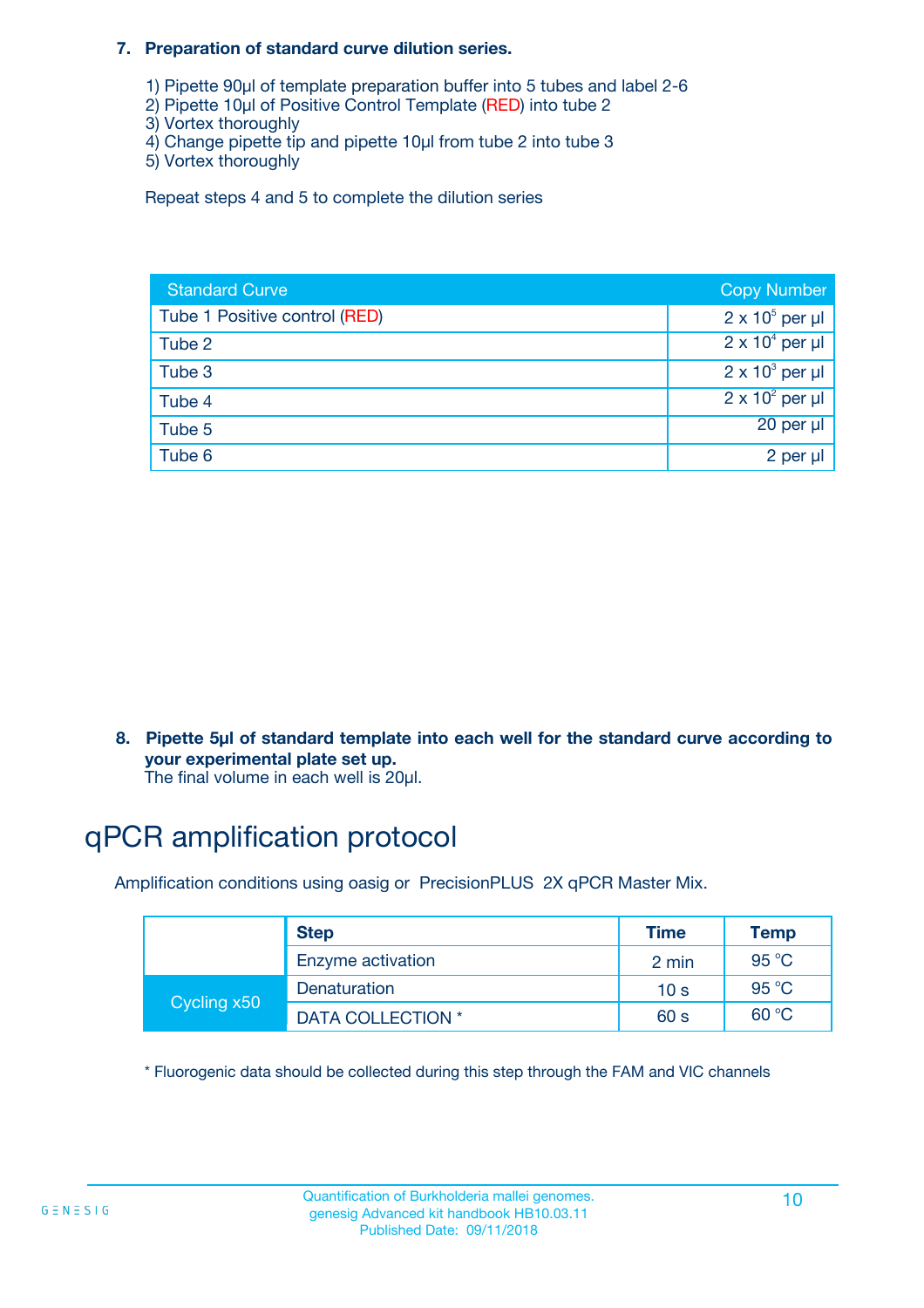# Interpretation of results

| <b>Target</b><br>(FAM) | <b>Internal</b><br>control<br>(NIC) | <b>Positive</b><br>control | <b>Negative</b><br>control | Interpretation                                                                                                  |
|------------------------|-------------------------------------|----------------------------|----------------------------|-----------------------------------------------------------------------------------------------------------------|
| $\leq 30$              | $+ 1 -$                             | ÷                          |                            | <b>POSITIVE QUANTITATIVE RESULT</b><br>calculate copy number                                                    |
| > 30                   | ٠                                   | ÷                          |                            | <b>POSITIVE QUANTITATIVE RESULT</b><br>calculate copy number                                                    |
| > 30                   |                                     | ÷                          |                            | <b>POSITIVE QUALITATIVE RESULT</b><br>do not report copy number as this<br>may be due to poor sample extraction |
|                        | ÷                                   | ÷                          |                            | <b>NEGATIVE RESULT</b>                                                                                          |
| $+ 1 -$                | $+ 1 -$                             | ÷                          | $\leq$ 35                  | <b>EXPERIMENT FAILED</b><br>due to test contamination                                                           |
| $+$ / -                | $+ 1 -$                             | ÷                          | > 35                       | $\star$                                                                                                         |
|                        |                                     | ÷                          |                            | <b>SAMPLE PREPARATION FAILED</b>                                                                                |
|                        |                                     |                            | $+$ /                      | <b>EXPERIMENT FAILED</b>                                                                                        |

Positive control template (**RED**) is expected to amplify between Cq 16 and 23. Failure to satisfy this quality control criterion is a strong indication that the experiment has been compromised.

\*Where the test sample is positive and the negative control is positive with a  $Ca > 35$ , the sample must be reinterpreted based on the relative signal strength of the two results:



If the sample amplifies  $> 5$  Cq earlier than the negative control then the sample should be reinterpreted (via the table above) with the negative control verified as negative.



If the sample amplifies  $< 5$  Cq earlier than the negative control then the positive sample result is invalidated and<br>the result should be determined  $the$  result should be inconclusive due to test contamination. The test for this sample should be repeated.